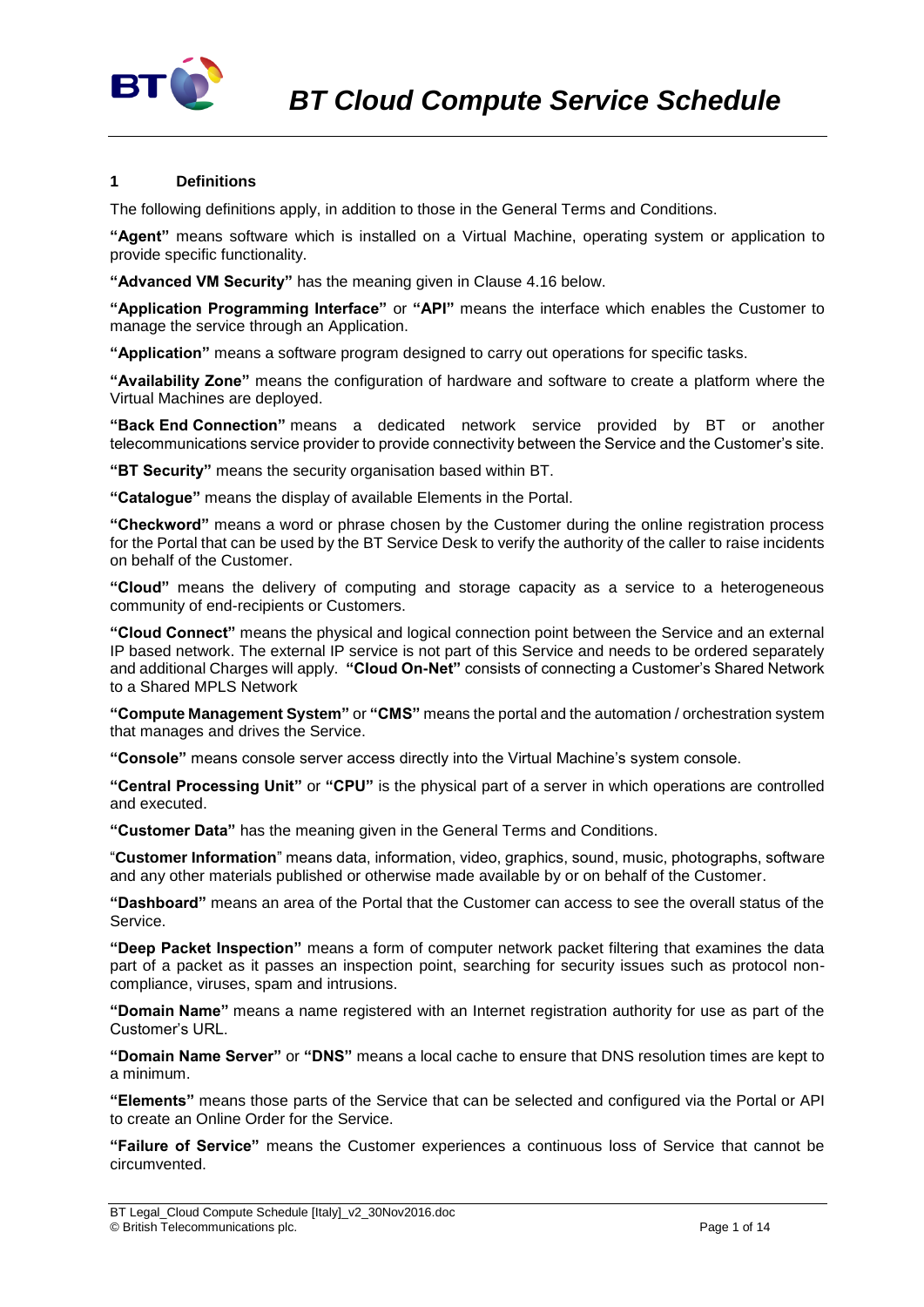

**"Featured Templates"** means pre-defined operating systems created by BT to be used with a specific Hypervisor.

**"Firewall"** means a device or software service that is designed to block unauthorised access, whilst allowing authorised access, to the Service.

**"Hypervisor"** means the software that provides the capability to deliver Virtual Machines.

**"Incident"** means an incident which is not part of the standard operation of a Service and which causes, or may cause, an interruption to, or a reduction in the quality of that Service.

**"Incident Repair Service"** means the fault service set out in this Service Schedule.

**"Internet Protocol"** or **"IP"** means a protocol that was designed to interconnect networks and is part of a suite of protocols known as TCP/IP, where "TCP" means transmission control protocol, a reliable connection-based protocol.

**"Isolated Network"** means a virtual network that can be attached to a cloud server. It keeps a cloud server separate from other networks or the internet, or both.

**"ISO"** is the abbreviation for "International Organization for Standardization".

**"Load Balancing"** means the load balancing of incoming Internet requests between all Virtual Machine in a group, on a least connection, round robin or source IP basis.

**"Multi-Protocol Labelling Switching"** or **"MPLS"** means a virtual private network service which can be purchased from BT.

"**Month**" means a calendar month.

**"My Templates"** means a Template that has been created for a single User account.

**"Network Time Protocol"** or **"NTP"** means a feature that enables the Customer to synchronise its servers with the central network Internet time.

**"Online Order**" means a Customer request for the Service. The Online Order is only available online via the Portal or API, in accordance with the process outlined in Clause 3.

**"Operating System"** means a set of software that manages computer hardware resources and provides common services for computer programs.

**"Planned Maintenance"** means any work that is planned in advance to be carried out by BT or on its behalf that causes the Service to be suspended.

**"Portal"** means the Compute Management System and the graphical user interfaces of the individual services made available via the Compute Management System.

**"RAM"** is the abbreviation for "random access memory and means the virtualised memory available to a Virtual Machine.

**"Service"** has the meaning given in Clause 2.1 as further described in this Service Schedule.

**"Service Desk"** means the facility provided by BT to handle enquiries and administration for the Service.

"**Service Level**" means the level of Service which is applicable to the Service, as set out in Clause 24.

**"Service Operational Data**" means all personal data provided by the Customer to BT which is operationally required for BT in order to contact the Customer for the provision of the Services and/or Products such as email addresses, contact names, site addresses, telephone and fax numbers.

**"Shared MPLS Network"** means a service where bandwidth is shared amongst customers so it depends on the traffic at any given time as to how much bandwidth a particular customer will get.

**"Snap Shot (Backup)"** means a copy of Customer Data in the Storage environments at a point in time.

**"Stateful Firewall"** means a firewall that keeps track of the state of network connections travelling across it. It allows the Customer to restrict access to the VM only to the necessary ports, protocols and IP addresses for the correct functioning of the server and application, reducing the risk of unauthorised access.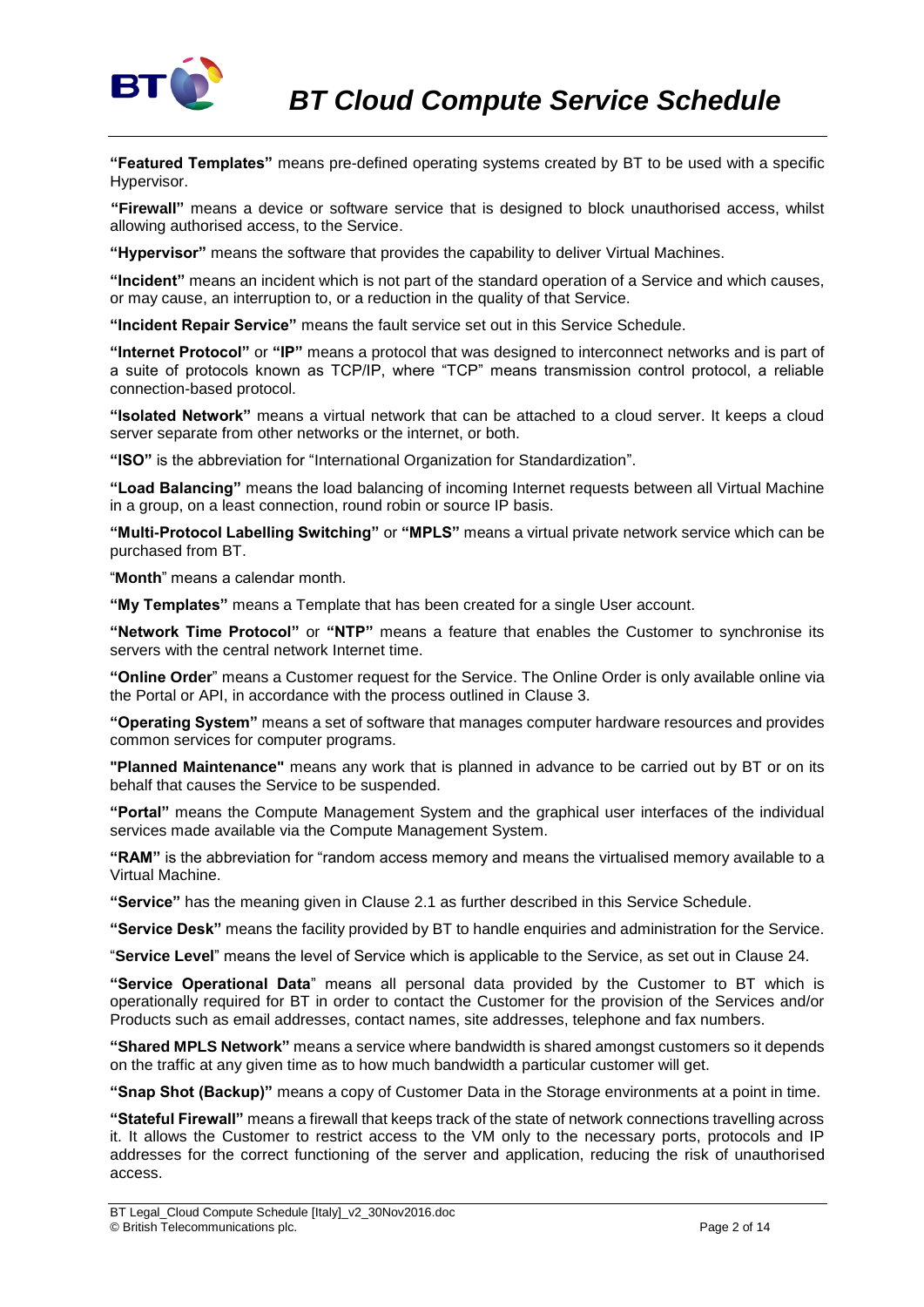

**"Storage"** means storage for recording and storing information and data.

**"System Administrator"** means a person named by the Customer to be the Customer's point of contact with BT for matters relating to the management of the Service.

**"Template"** means a reusable configuration for Virtual Machines.

**"Utility Rate Card"** means information available via the Portal that shows the Charges for the Elements of the service on an hourly basis.

**"Uniform Resource Locator"** or **"URL"** means a locator, which is the full address for the Customer's website.

**"User ID"** means the identification number provided to the Customer by BT for the purposes of security in the provision of the Service.

**"Virtual Machine"** or **"VM"** means a self-contained operating system that functions as a separate server.

**"Virus Pattern Files"** means a computer file used to help capture viruses, often working in tandem with a larger antivirus program.

**"VM Snapshot"** has the meaning given in Clause 4.15.

## **2 Service Summary**

BT Cloud Compute is a Cloud based service providing the Customer with a self-service capability to browse, select, provision, and manage virtual infrastructure including a Virtual Machine, network, Storage and security.

#### **3 Service Components**

- 3.1 The Service comprises access to a Portal (including a catalogue to select the Elements of the virtualised infrastructure) and Availability Zones in which to deploy the Virtual Machine.
- 3.2 The Availability Zone is the platform where the Customer's Online Order is deployed. Once the Customer selects the Elements they will be automatically provisioned within the Customer's chosen Availability Zone.
- 3.3 Elements within the Catalogue show the options available to the Customer when completing the Online Order. As the Service evolves and the number of Availability Zones increases, the number, type and detailed specifications of the Elements will vary and may be updated by BT.
- 3.4 The Customer may subsequently add to and/or remove any Elements it has ordered via the Portal, using the Online Order.
- 3.5 The Portal will show the up-to-date list of available Elements and Availability Zones. The Portal will show the prevailing Charges for Elements.

#### **4 Service Elements**

The following Elements may be available within an Availability Zone. In some cases multiple Elements may be available within the same Availability Zone:

### **4.1 Firewall per Isolated Network**

The Customer may add, delete and/or change:

- (a) access control lists,
- (b) port forwarding rules and
- (c) virtual private networks access (VPN)

#### **4.2 Network**

4.2.1 The standard network service used by BT to deliver data to and from the Service is the Internet.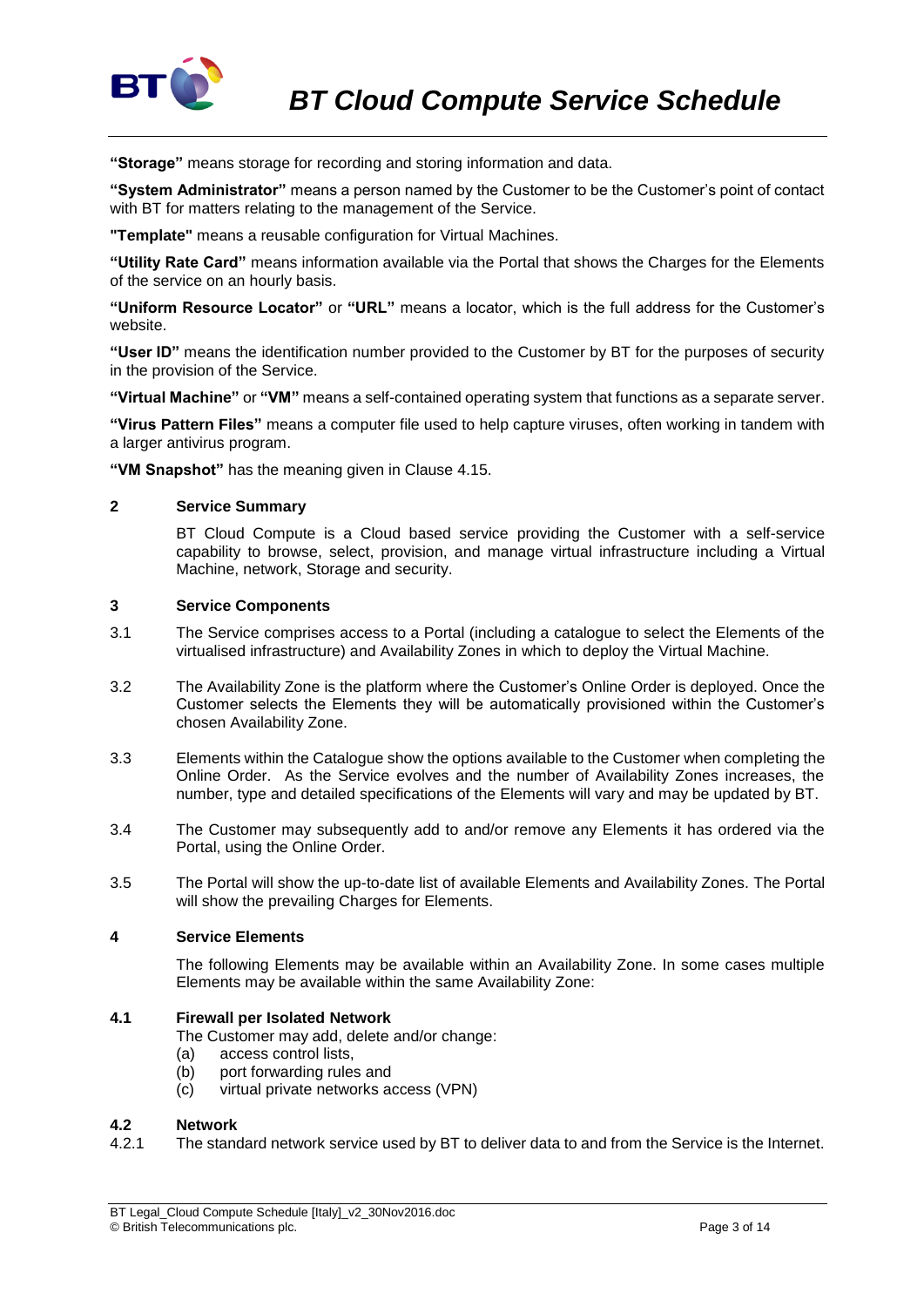

4.2.2 The Customer may order additional BT (or other licensed operators) networks but these need to be ordered separately from the Service and are subject to separate conditions and Charges. Additionally, a Cloud Connect or Cloud On-Net service as set out in Clause 5 will be required and should be ordered through the Portal.

#### **4.3 Internet**

- 4.3.1 All Internet service usage (data in and out) is charged at the Utility Rate Card which is displayed in the Portal. Internet service usage Charges are charged for data usage in and out of the Service. Data transfer speeds may vary.
- 4.3.2 The Customer acknowledges that:
	- (a) the Internet is independent of the Service and BT has no responsibility for provision of the Internet; and
	- (b) use of the Internet is solely at the Customer's risk and subject to all applicable laws. BT has no responsibility for any information, software, services or other materials obtained, downloaded, shared and transmitted by the Customer using the Internet.

# **4.4 Load Balancing**

- The Service supports creation of a load balanced groups of Virtual Machines with the choice of the following load balance options:
	- (a) Round Robin
	- (b) Least Connection
	- (c) Source IP
- 4.4.2 Load balancing is performed at the public IP Address level and therefore all Virtual Machines will share the same IP address. Additional Virtual Machines outside of the load balancing group are subject to additional public IP Addresses (which must be ordered separately) and any additional applicable Charges.

#### **4.5 IP Addresses**

- 4.5.1 A single public IP address is deployed per Online Order for those Elements that require public IP addressing. Following deployment the Customer may request additional IP Addresses which will be subject to a separate Online Order and additional Charges.
- 4.5.2 IP addresses allocated to the Customer are only for use in connection with the Service. All title and rights in those IP addresses, including the right to recover or change such IP addresses, belong to BT or its applicable suppliers and BT cannot transfer any title or rights in any IP address to the Customer. The Customer cannot sell or agree to transfer them to anyone else. On the termination of the Agreement or the Service, for any reason, the Customer must immediately cease using the IP addresses.

## **4.6 Virtual Machine**

- The Service enables the Customer to self-provision their virtual infrastructure through the use of the Portal or an API. Using the Portal, the Customer selects the Elements it requires in order to provision the Virtual Machine. The Catalogue specifies the Elements that are available to create the Virtual Machine. The following standard Elements are available in order to create a Virtual Machine:
	- (a) Operating System via a Template or ISO;
	- (b) Compute components vCPUs, vRAM, C drive / root storage etc. ;
	- (c) Additional storage;
	- (d) Affinity rules;
	- (e) Network.
- 4.6.2 Other Elements are available after the Virtual Machine has been created.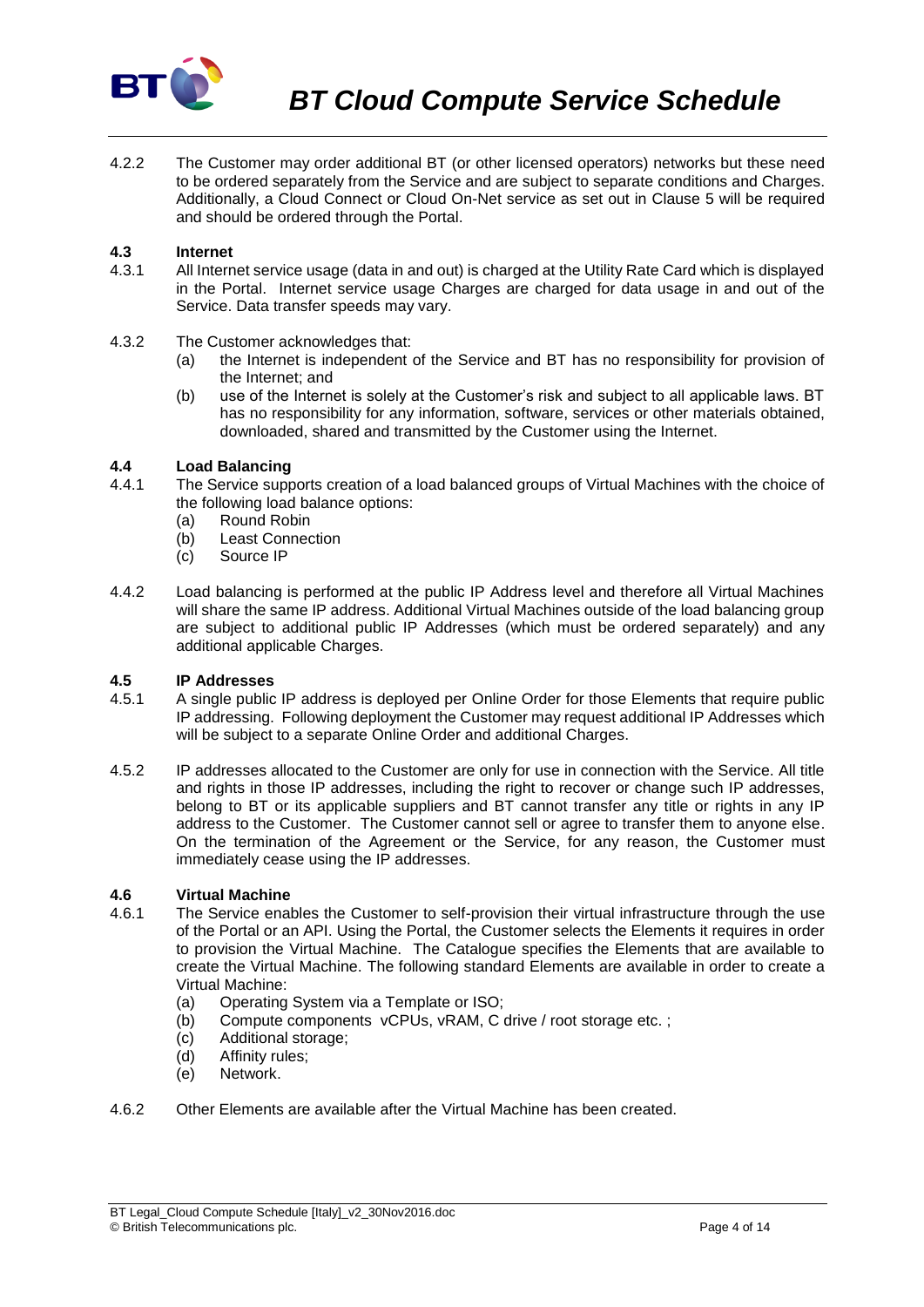

## **4.7 Hypervisor**

The Service can support a number of different Hypervisors. The Hypervisor which is used will depend on the Availability Zone selected by the Customer. The Hypervisor provides the capability to deliver a Virtual Machine.

#### **4.8 Operating System**

In order to build the Service the Customer must first select the Operating System for the Virtual Machine being created. The Operating Systems are presented to the Customer as templates. The choices available are dependent upon the Catalogue and are defined as "Featured Templates", "My Templates", and "ISOs" (ISO Images). With the exception of Microsoft Operating Systems, the Customer is required (where appropriate) to provide a valid license key, obtained from the software vendor or software vendors representative. Featured Templates represent pre-defined Operating Systems created by BT and vary dependent upon Hypervisor compatibility. The choice of Operating Systems will be displayed for the Customer to select.

#### **4.9 My Templates**

"My Templates" are templates that have previously been created or uploaded by the Customer and saved. They may have been originally created as "Feature Templates" and then saved by the Customer or previously created by the Customer by uploading their own template or directly from an ISO image.

## **4.10 ISO Images**

Where a particular Operating System is not shown within Featured Templates but required by the Customer, the Customer can create one from an ISO image.

## **4.11 Virtual Machine Type**

The Customer will select a Virtual Machine from the Virtual Machine attributes displayed within the Catalogue. A build consists of a number of processors, amount of RAM, C: drive / root storage. To increase or decrease the size of the Virtual Machine (in terms of CPU and RAM), the Customer must either build a new Virtual Machine or modify the current Virtual Machine via a separate Online Order. This process is simplified as the existing server can be copied and either saved as a Template or reinstalled on to a larger (or smaller) Virtual Machine as required.

#### **4.12 Storage (C: / root)**

- 4.12.1 The Virtual Machine will include storage allocation, a C:/ root drive where the Operating System will reside.
- 4.12.2 Additional Storage may be added in the form of additional drives. A number of different size drives are made available with an option for a Customer defined disk. Additional disks can be added and are subject to a separate Online Order and additional Charges

#### **4.13 Common Services**

If required, BT can supply Domain Name Server (DNS) for DNS lookup only and Network Time Protocol (NTP). These items are included in the Charges for the Service.

#### **4.14 Snap Shot (Backup)**

- 4.14.1 Snap Shots provide back up for the Service. The Customer may take a point in time "copy" of the VM disk volumes.
- 4.14.2 Snap Shots are defined per Virtual Machine disk volume and can be manually initiated or scheduled as required by the Customer. The Customer may define how often and when a Snap Shot is taken or instantly take a Snap Shot when required.
- 4.14.3 Each Snap Shot is a copy of the disk volume stored within the same data centre environment as the original Customer Data.
- 4.14.4 Snap Shots will be listed within the same area as the requests and can be restored by selecting the desired snap and selecting restore.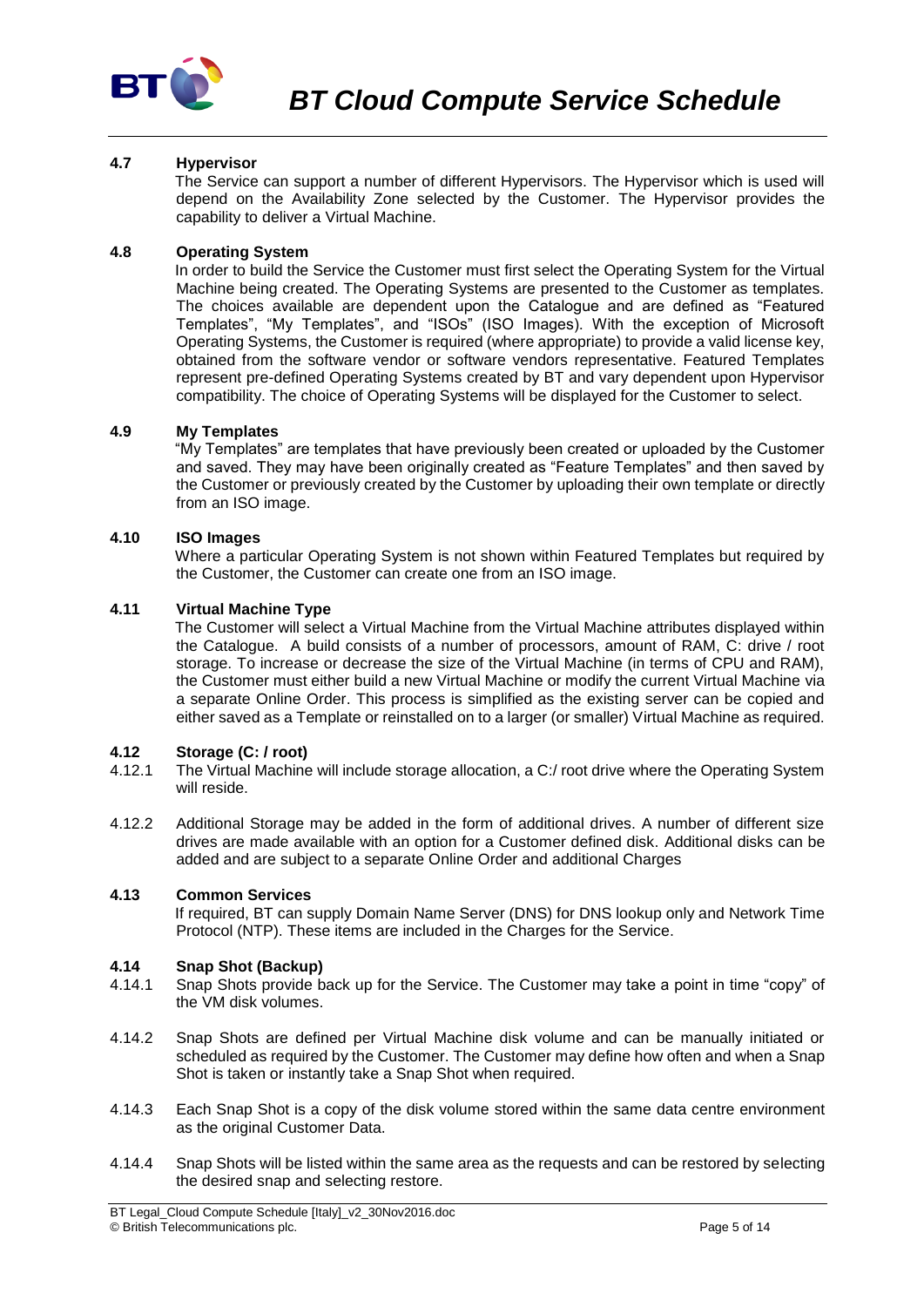

4.14.5 The number of Snap Shots held within the system is set based on the schedule chosen for those Snap Shots. When the maximum number is reached as defined by the schedule then the Snap Shots are deleted based on a first in first out basis. If a manual Snap Shot is taken not using the schedule then this Snap Shot will be held until the Customer deletes it or the Service is terminated.

## **4.15 VM Snap Shot**

4.15.1 A VM Snap Shot will record the state and data of a VM at a particular point in time, so the same state can be returned to repeatedly if required. The VM Snap Shot is not a copy of the VM's disk volume but a change log file from the moment in time when the VM Snap Shot was taken.

#### 4.15.2 The Customer

- (a) may take a Snap Shot of a VM at any time and revert to that Snap Shot at any time.
- (b) may take a maximum of three (3) VM Snap Shots per VM;
- (c) will delete a VM Snap Shot before a new one may be taken, once the maximum number is reached;
- (d) will not use a VM Snap Shot as a backup service; and
- (e) will remove a VM Snap Shot when it is no longer required in order to minimise its effect on the performance of the VM.

## **4.16 Advanced VM Security**

- 4.16.1 Advanced VM Security is an optional service that provides protection for individual VMs against Internet security threats.
- 4.16.2 The Customer will install Agents on their VMs in order to use Advanced VM Security.
- 4.16.3 The Customer may select and configure Advanced VM Security modules using the Portal.
- 4.16.4 Advanced VM Security includes the following modules:
	- (a) Anti-malware: protects VMs against viruses and other malware;
	- (b) Web reputation service; protects users and applications by blocking access to malicious URLs;
	- (c) File and system integrity monitoring for compliance; helps to detect unauthorised, unexpected and suspicious changes to files, directories, registry keys and values;
	- (d) Intrusion detection and protection; enables Deep Packet Inspection to provide protection against the exploitation of network security vulnerabilities;
	- (e) Stateful Firewall; allows the Customer to restrict access to the VM only to the necessary ports, protocols and IP addresses for the correct functioning of the server and application, reducing the risk of unauthorised access; and
	- (f) Log inspection; enables the Customer to identify and report important security events.
- 4.16.5 Advanced VM Security provides the Customer with access to security monitoring information and reports depending on the modules that have been selected in the Online Order.
- 4.16.6 Advanced VM Security provides continuous and automatic updating of Virus Pattern Files to protect against Internet security threats.
- 4.16.7 The Customer is responsible for the correct configuration of the Advanced VM Security modules.
- 4.16.8 Advanced VM Security is provided on a pay as you go basis.
- 4.16.9 BT may directly or through its supplier, take reasonable steps to prevent unauthorised access to, or use of, the Service.
- 4.16.10 The Customer will regularly backup their data and computer systems on separate media.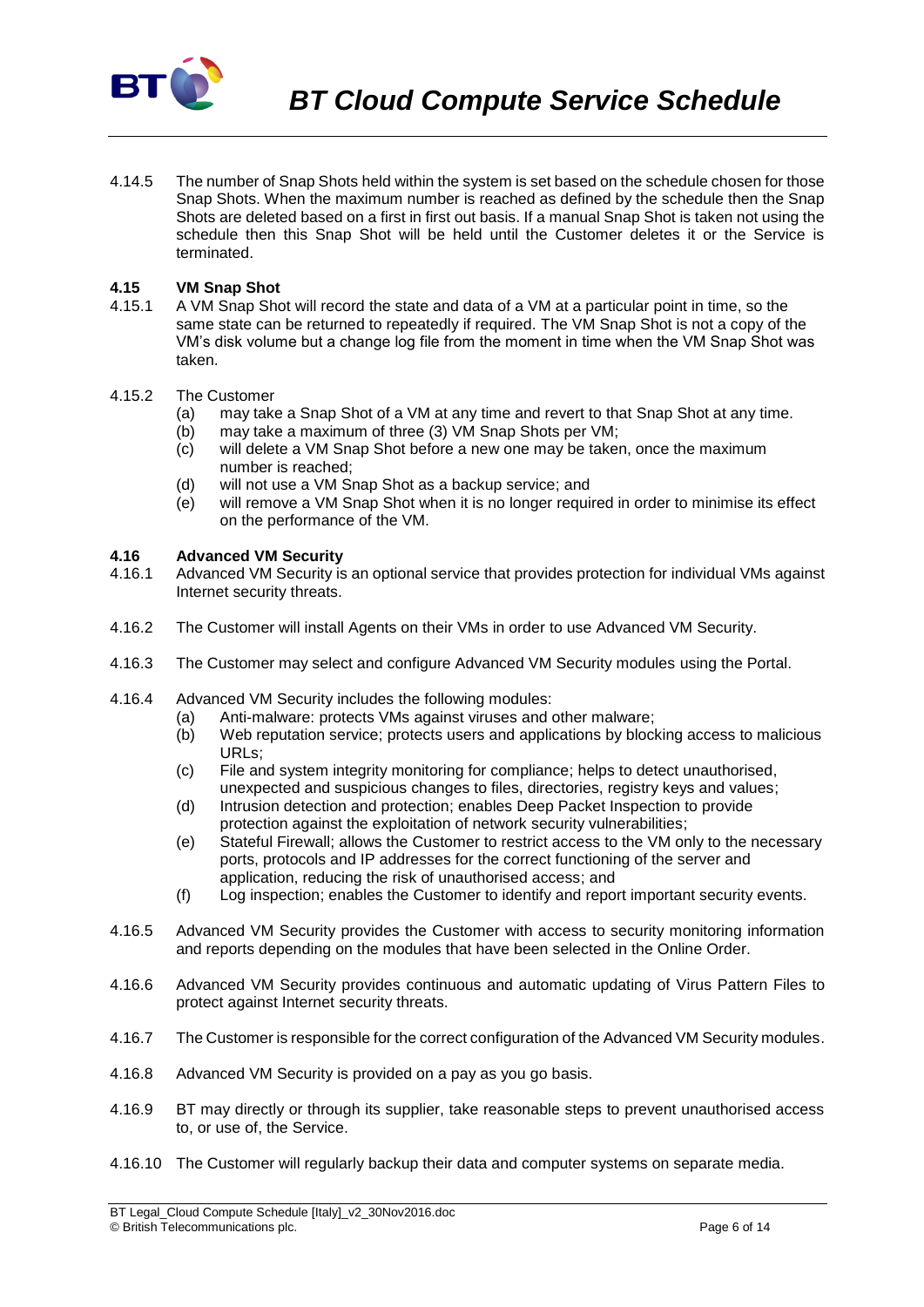

- 4.16.11 The Customer will not:
	- (a) transfer or sub-licence the Advanced VM Security service, including any embedded Software or related documentation to another person or entity;
	- (b) rent, lease, loan, auction, or resell the Advanced VM Security service, any embedded software and related documentation;
	- (c) use the Advanced VM Security service or any embedded software to provide services to third parties; and
	- (d) use the Service other than as specifically described in and in accordance with the accompanied documentation that comes with the Service or authorise others to do any of the actions set out in this Clause.
- 4.16.12 The Customer acknowledges that:
	- (a) shrink-wrap, click-wrap, or other terms and conditions or agreements ("Additional Terms") provided with the Software will not be binding on BT, its supplier or the Customer, even if use of the Software requires an "acceptance" of those Additional Terms before access is permitted.
	- (b) The Advanced VM Security service is neither designed nor intended for use in:
		- (i) the design, construction, operation or maintenance of any nuclear facility;
			- (ii) aircraft navigation, communications, or operating systems;
			- (iii) air traffic control systems:
			- (iv) operating life-support or life critical medical equipment; or
			- (v) any other equipment or systems in which the circumvention or failure of Advanced VM Security service could lead or contribute to death, personal injury, or physical property or environmental damage.
	- (c) BT disclaims and excludes any rights set out in the licence terms, as well as any express or implied warranty of fitness, for such uses.
	- (d) BT's supplier may:
		- (i) use uploaded data from the embedded software to improve its products and services;
		- (ii) share data that has been identified as malicious or unwanted content with their affiliates and security partners; or
		- (iii) use and disclose uploaded data for analysis or reporting purposes only if any such use, sharing or disclosure does not identify the Customer or include any information that can be used to identify any individual person.
	- (e) given the nature and volume of malicious and unwanted electronic content, BT does not warrant that the Advanced VM Security is error free or will detect all security or malicious code threats or that use of the Advanced VM Security will keep the Customer's Network or computer systems free from all viruses or other malicious or unwanted content or safe from intrusions or other security breaches. Therefore BT's liability – as far as allowed under applicable law – is limited to put in place the appropriate diligence and means to detect and/or mitigate viruses, unwanted content, intrusions, malicious code or other security threats as set out in this Schedule; without any commitment on the results.

## **5 Back End Connection**

- 5.1 A Back End Connection is the connection of a WAN service to the Service. The WAN connection can be a physical network connection provided by BT (or another licensed operator) or a connection from another BT platform delivered within the same data centre. The connectivity between the Back End Connection and this Service is achieved through Cloud Connect or Cloud On-Net. Cloud Connect provides the ability to connect the Service to external IP services through the provision of an external connection / port. Cloud OnNet represents a shared Global MPLS service delivered by BT directly to the Service for which different bandwidth options are made available through the Portal for the Customer to purchase.
- 5.2 A Back End Connection and the connectivity to the external IP service via Cloud Connect or Cloud On-Net is not part of the Service and must be ordered separately by the Customer and is subject to separate conditions and Charges.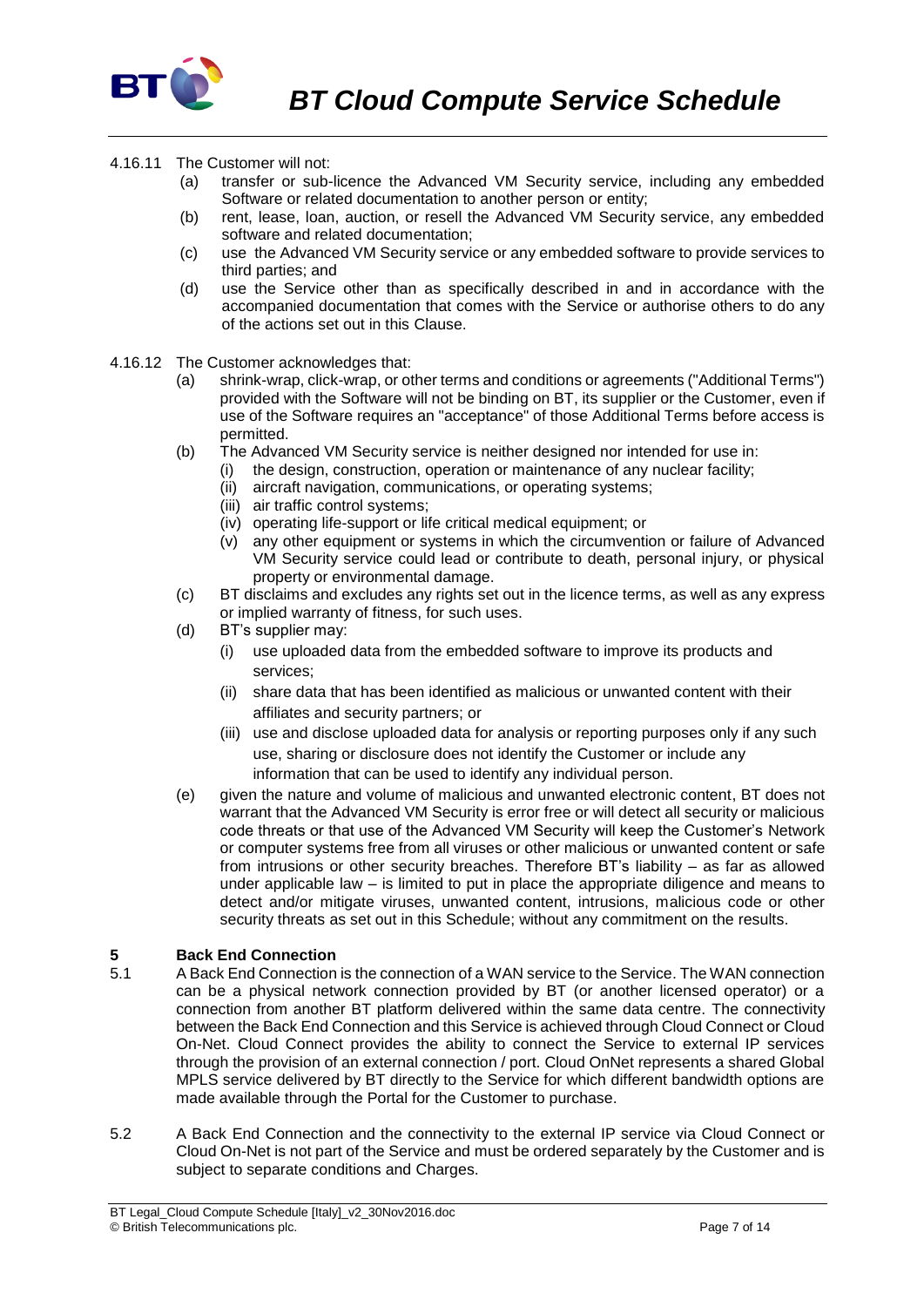

### **6 Commencement and Term**

- 6.1 The Agreement is effective once the Customer submits an Online Order on the Portal.
- 6.2 The Service will commence on the Operational Service Date.

#### **7 Technical Requirements**

The Customer is required to have Internet access, all computer hardware, software and telecommunications equipment and services necessary to access and use the Service.

#### **8 BT Service Management Boundary (SMB)**

BT's responsibility for the Service is for the management of the Elements in the combination ordered by the Customer but the Operating System is outside the SMB unless specifically described within the Catalogue. BT will have no responsibility for the Service (including any responsibility to meet any Service Levels) outside the Service Management Boundary.

#### **9 Ordering Process**

- 9.1 The Customer is responsible for opening an account with BT to gain access to the Portal to enable online ordering.
- 9.2 On receipt of an Online Order BT will configure the Service as defined by the Customer. Once the Online Order is configured the OSD occurs and the Customer can start using the Service.

## **10 In Life Management**

The Portal operates a Dashboard that allows the Customer to see how many Virtual Machines are running, and Storage and networks provisioned.

#### **11 Virtual Server Management**

The Customer may select an individual Virtual Machine and stop, start or restart the Virtual Machine using the Dashboard. The status of the Virtual Machines will be shown on the Dashboard as "running" and "stopped" Virtual Machines. In addition the Customer can gain Console access to each of the individual Virtual Machines and/or create a remote management connection to the Virtual Machine in order to carry out administration functions.

#### **12 Firewall Management**

In order for the Virtual Machines to be accessible by the Customer over the Internet, the Customer is responsible for ensuring they set up Firewall access list and port forwarding rules.

### **13 Reporting**

Virtual Machine utilisation reports are provided within the Portal showing the CPU and RAM utilisation of each Virtual Machine.

# **14 Service Management**

#### **14.1 Service Desk Support**

14.1.1 BT will provide a Service Desk operating 24 hours per day, seven days per week, including national, public or bank holidays, which will receive and record Service incident reports from the Customer.

#### **14.2 Incident Repair Service**

- 14.2.1 If BT detects, or if the Customer reports an Incident to the Service Desk, BT will respond to the Incident without undue delay. BT will perform tests to determine the cause of the Incident, and will notify the System Administrator by telephone or e-mail.
- 14.2.2 The Service Desk will keep the Customer updated at regular intervals until the Incident is resolved.
- 14.2.3 BT will raise additional Charges for work performed and money spent to address incidents resulting from Service failures caused by the Customer on a time and material basis at the prevailing Charges.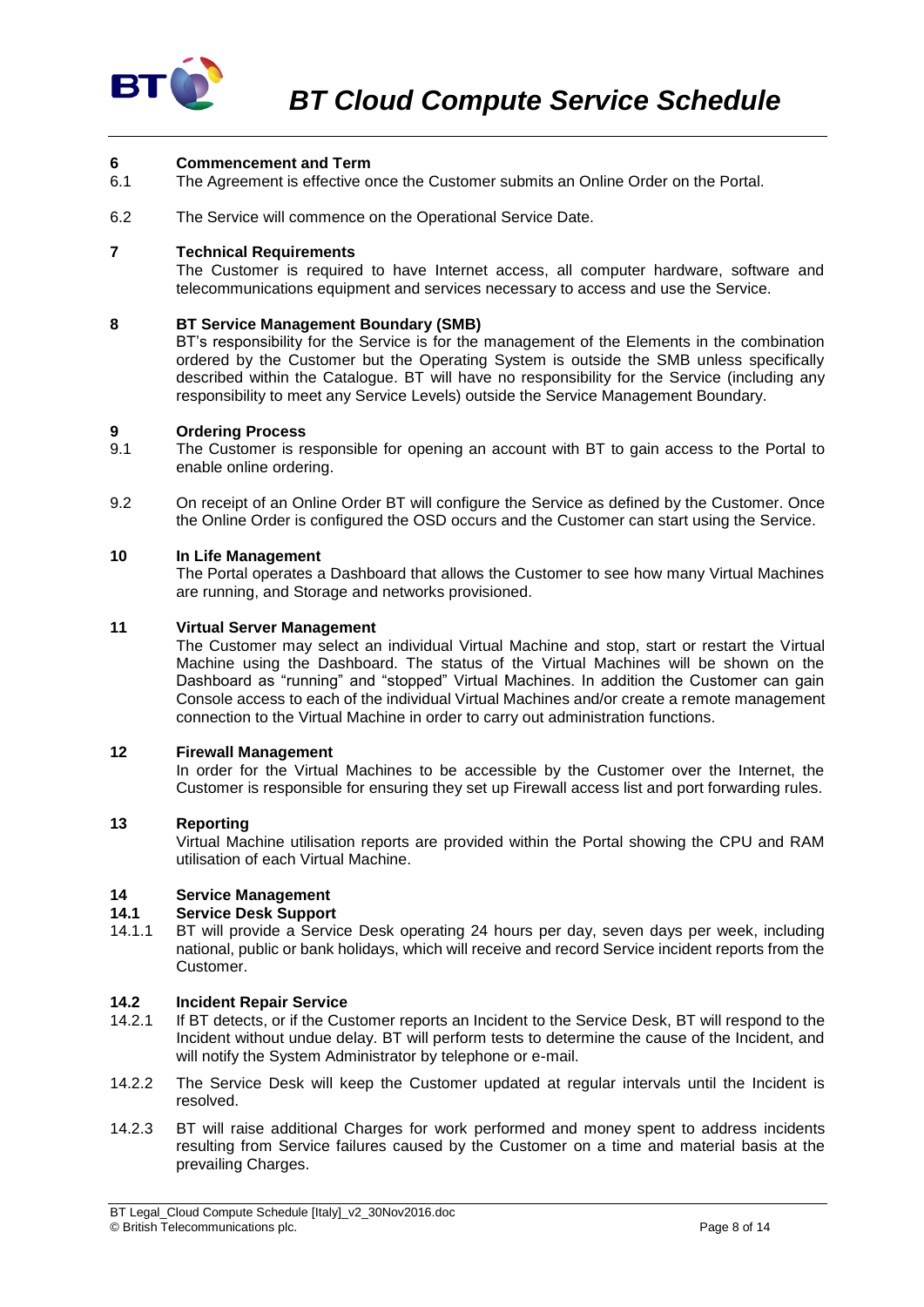

14.2.4 If the Customer asks BT to perform any additional work this will be subject to prior written agreement between the Parties and additional Charges will apply.

## **15 Planned Maintenance**

The Customer acknowledges and accepts that occasionally BT may have to carry out routine or emergency maintenance, updates and other procedures for reasons of health, safety, security or otherwise to protect the Service, and which may cause a disruption to the Service, ("Planned Maintenance"). BT will provide the Customer with as much prior notice as practicable with respect to Planned Maintenance.

#### **16 Service Updates**

BT may make updates to the Service from time to time provided that such updates do not materially decrease or impair performance of the Service.

#### **17 Security**

- 17.1 The Customer is responsible for the security and proper use of all User IDs, Checkwords and passwords. BT reserves the right to suspend access to the Service at any time if BT has reason to believe that there is, or is likely to be, a breach of security or misuse of the Service. BT will notify the Customer as soon as possible after it has done so.
- 17.2 The Customer must immediately inform BT if there is any reason to believe that a User ID, password, or Checkword allocated by BT has, or is likely to, become known to someone not authorised to use it or is being, or is likely to be, used in an unauthorised way.
- 17.3 BT reserves the right to require the Customer to change any or all of the Checkwords or passwords associated with the Service and used by the Customer in connection with the Service.
- 17.4 The Service is delivered within a secure BT data centre with a security policy for the protection of Site, infrastructure and network. Although BT will use reasonable care and skill in carrying out its obligations under this Agreement in accordance with BT's security policy, it is not possible to guarantee that all instances of fraud, misuse, unwanted or unauthorised activity or access to the Customer's Information will be prevented or detected. Whenever BT becomes aware that security has been compromised, BT will take actions in order to limit any further occurrences of fraud, misuse, unwanted or unauthorised activity or access to the Customer's Information. Nevertheless, BT accepts no liability for any such incidents, or for any loss or damage suffered by the Customer. The Customer shall therefore take responsibility for the security of the Customer Information, Content and application of security policies designed to prevent unwanted or unauthorised activity or access to the Customer's Information.

#### **18 BT's use of Service Operational and Customer Data**

- 18.1 In order for BT to provide and support the Service, BT may use Service Operational Data, (typically name, email address, telephone number and business and/or Site(s) address), of Users within the Customer's organisation or control in order to:
	- (a) process, track and fulfil Online Orders for the Service;
	- (b) deliver and commission the Service,
	- (c) process, track and resolve Incidents with the Service,<br>(d) [administer access to the online portals relating to the
	- fadminister access to the online portals relating to the Service;
	- (e) compile, dispatch and manage the payment of invoices relating to the Service;
	- (f) manage the contract and resolve any disputes relating to it;
	- (g) respond to general queries relating to the Service;
	- (h) provide security and technical support.
- 18.2 BT may also send the Customer additional information concerning the Service, or related services. This information will typically be sent to the Customer Contact, involved in the procurement or management of the Service.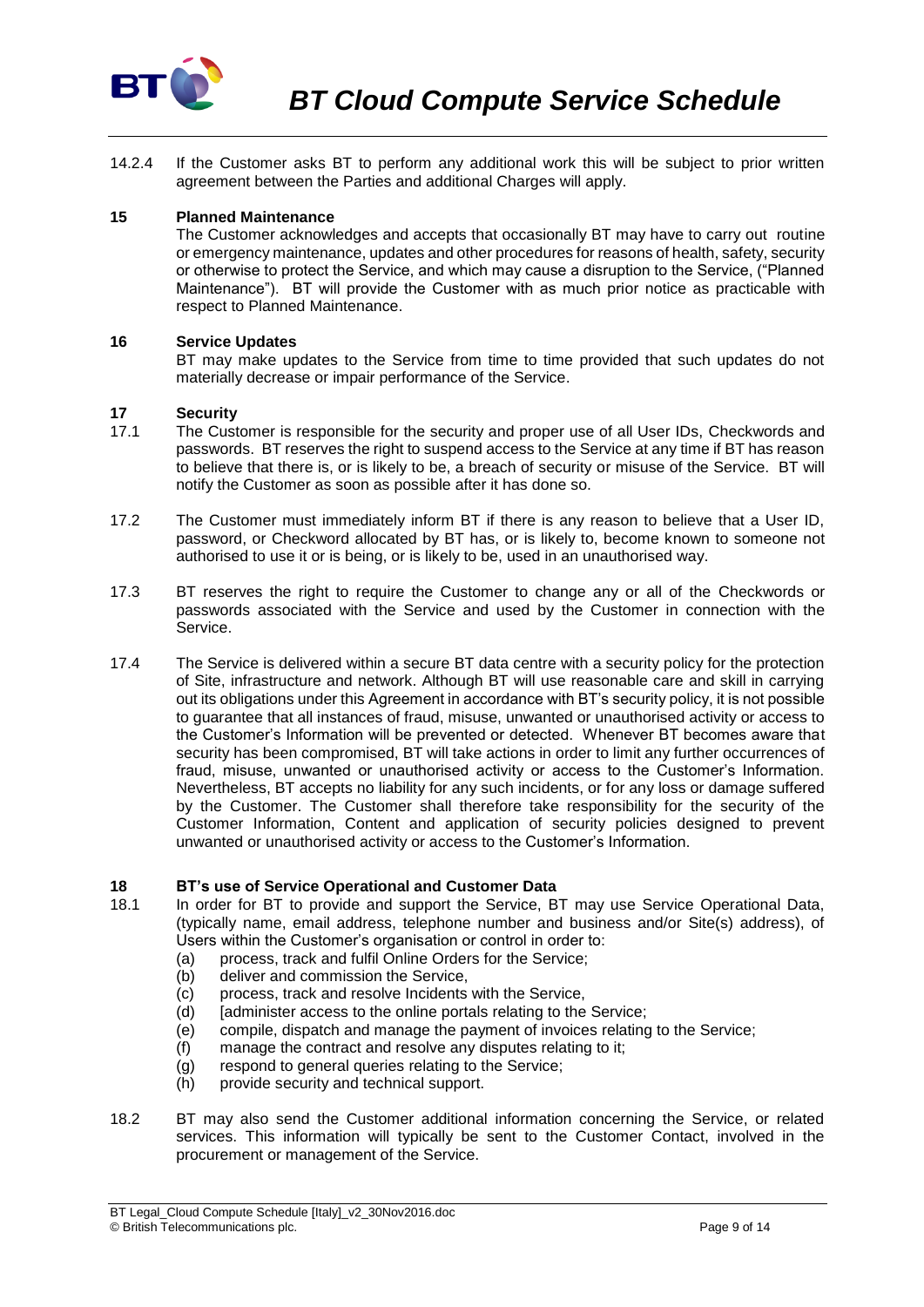

- 18.3 Any personal Data that may be collected and processed by BT (including payment data) is subject to the data protection provisions as set in the General Terms and Conditions. More information about BT's Privacy Policy can be found at: [http://www.btplc.com/Privacycentre/index.htm.](http://www.btplc.com/Privacycentre/index.htm)
- 18.4 BT will have no access to the Customer Information stored by the Customer.
- 18.5 The location and access points of the Customer Information are defined by the Customer and as such the Customer needs to ensure compliance with relevant laws and regulations.
- 18.6 BT will not change the country where the Customer Information resides without providing notice to the Customer, unless required to do so in order to comply with applicable laws and regulations.

#### **19 The Customer's Responsibilities**

- 19.1 The Service does not provide the Customer with any backup software other than that which is provided within the Operating System. If the Customer has ordered the BT Snap Shot Backup Element from the Catalogue BT will provide this Service Element to allow the Customer to backup data. However, the data backed up using this Service Element is entirely the Customer's responsibility and BT does not assume responsibility and/or liability for the quality of such data.
- 19.2 The Customer acknowledges and agrees that use of Snap Shots does not provide complete data protection. If complete data protection is required, the Customer acknowledges and agrees that it is the Customer's responsibility to ensure that it has data replicated or protected through additional means implemented by the Customer separately from the Service.
- 19.3 The Service is provided solely for the Customer's own use including use by Users and the Customer will not assign, resell, reproduce, copy, duplicate, transfer, lease, distribute, display, disclose, trade or otherwise commercially exploit the Service (or any part thereof) for any purpose, or otherwise make the Service available to any third party except Users.
- 19.4 The Customer is solely responsible for any obligation or liability arising out of transactions of any kind entered into between the Customer and any third party accessing or relying on the Service, Customer Information, or third party Information. BT will not be a party to, or in any way responsible for, any transaction between the Customer and any third party.
- 19.5 The Customer is responsible for the creation, design and maintenance of all Customer Information.
- 19.6 The Customer will ensure that the Customer Information and any third party Information does not include any information or material, which could be illegal or could lead to a legal dispute.
- 19.7 The Customer irrevocably and unconditionally agrees to indemnify and keep indemnified and to hold BT, BT Group Companies and their officers, directors and employees harmless against claims, losses, damages, costs, expenses and liability arising from or in connection with:
	- (a) any Customer Information, third party Information or other content or communication sent, provided or stored in connection with the Service;
	- (b) the installation, maintenance or use of any software or other material installed by or on behalf of the Customer;
	- (c) any injury to persons, or damage to the Site or the BT Equipment used for the provision of this Service or other equipment belonging to BT or a third party which is located on the Site, as a result of action taken by or on behalf of the Customer;
	- (d) any actions taken by or on behalf of the Customer with respect to the Firewall; or
	- (e) any breach of confidence or infringement of intellectual property rights.
- 19.8 The Customer is solely responsible for all aspects of Customer Information which are not specifically set out in this Service Schedule as being BT's responsibility.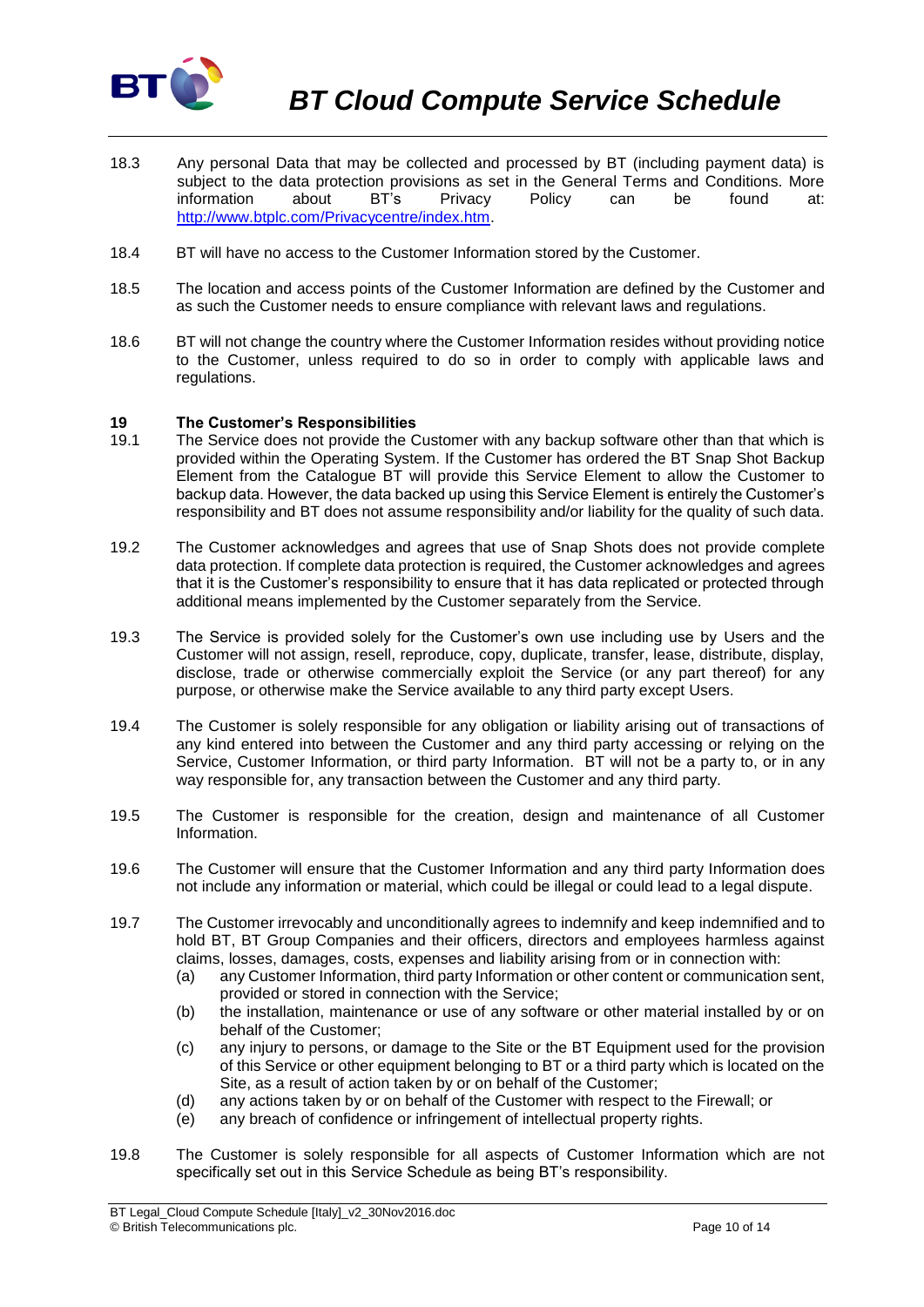

- 19.9 The Customer is responsible for providing all computer hardware, software and telecommunications equipment and services necessary to access and use the Service, other than as specified as a BT responsibility in this Service Schedule.
- 19.10 The Customer warrants that it is the owner of any domain name they use within the Service, or that it is duly authorised by the owner of, any trade mark or name that it wishes to use as its Domain Name and use as part of its URL.
- 19.11 The Customer must not use a Domain Name or URL that infringes the rights of any person in a corresponding trade mark or trade name or otherwise.
- 19.12 BT reserves the right to require the Customer to select a replacement Domain Name or URL and may either refuse to provide or may suspend the Service if, in BT's opinion the Domain Name or URL is, or is likely to be, offensive, abusive, defamatory, obscene, illegal or otherwise actionable at law.
- 19.13 The Customer is responsible for ensuring that the System Administrator will report all service repair incidents using the reporting procedures notified to the Customer by BT, and will be available for all subsequent Incident management communications.
- 19.14 The Customer will comply with the provisions of any Software licences provided with or as part of the Service administer.
- 19.15 The Customer is responsible for ensuring that the System Administrator will report all service repair incidents using the reporting procedures notified to the Customer by BT, and will be available for all subsequent Incident management communications.

#### **20 BT's Acceptable Use Policy**

- 20.1 The Customer is solely responsible for all aspects of Customer Information which are not specifically set out in this Service Schedule as being BT's responsibility. The Customer acknowledges that it has read and agrees to be bound by and to ensure that any Users will comply with this BT Acceptable Use Policy ("AUP") and generally accepted Internet standards.
- 20.2 The Service must not be used:
	- (a) fraudulently or in connection with a criminal offence under the laws of any country where the Service is provided;
	- (b) to send, receive, upload, download, use or re-use any information or material which is offensive, abusive, indecent, defamatory, obscene or menacing, or in breach of confidence, copyright, privacy or any other rights;
	- (c) in contravention of any instructions that BT has given under the Agreement;
	- (d) to cause annoyance, inconvenience or needless anxiety;
	- (e) to send or provide or receive unsolicited advertising or promotional material;
- 20.3 The Customer must not use a Domain Name which infringes the rights of any person in a corresponding trade mark or name.
- 20.4 If the Customer or anyone else, (with or without the Customer's knowledge or approval) uses the Service in contravention of the AUP; or uses the Service in any way which, is, or is likely to be, detrimental to the provision of the Service to the Customer or any other customer and fails to take corrective action within a reasonable period of receiving notice from BT, then BT can treat the contravention as a material breach and as such BT may either suspend the Service or terminate the Service pursuant to the General Terms and Conditions. If Service is suspended it will not be restored until the Customer provides an acceptable assurance that there will be no further contravention.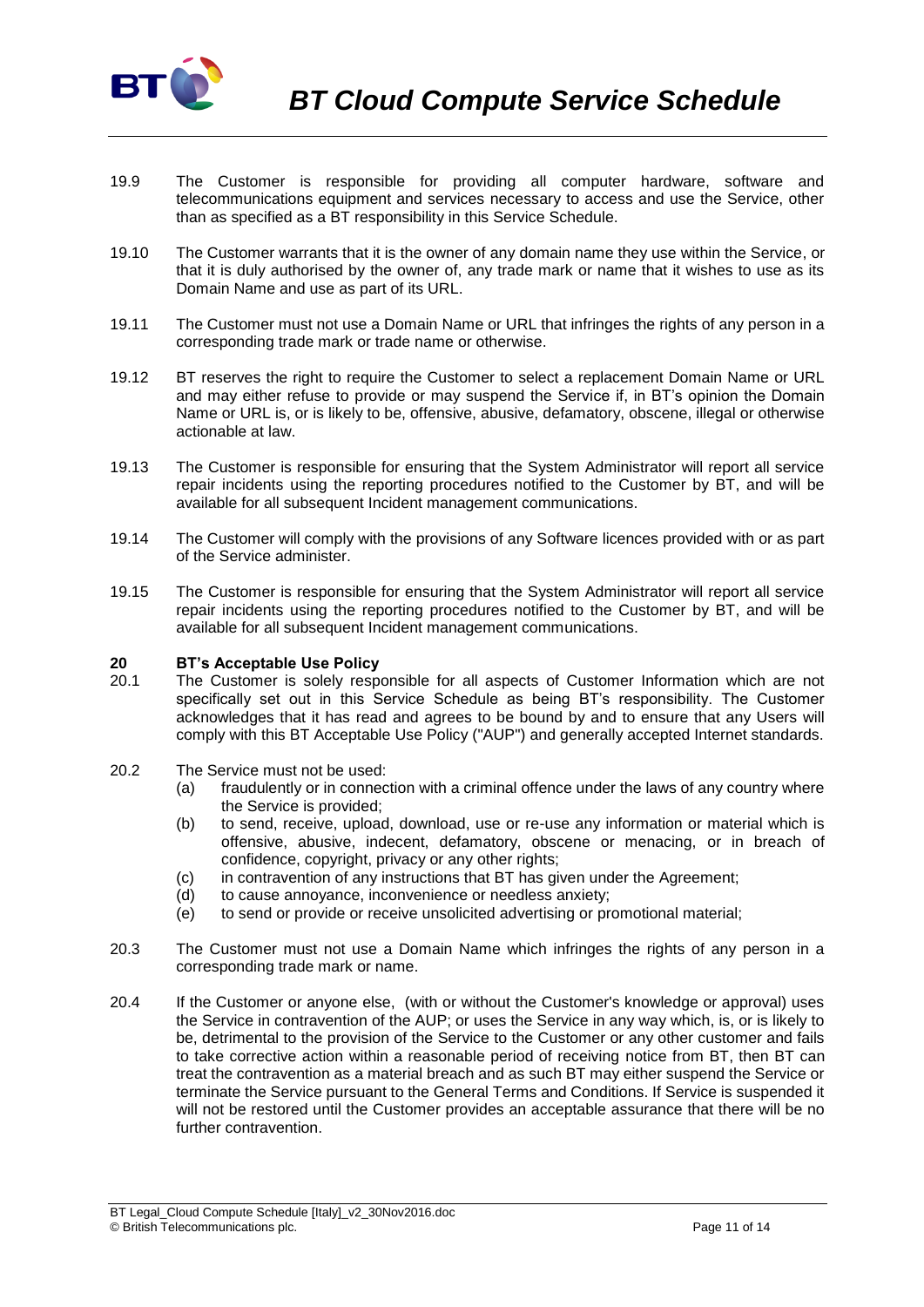

## **21 Charges**

- Charges for the Service are set out in the Portal.
- 21.2 BT will invoice Charges on or after the dates set out below:
	- (a) One-off Charges on the OSD of the relevant Online Order:
	- (b) Usage or other recurring Charges on the OSD and thereafter monthly in arrears.
- 21.3 Charges for some of the Service are calculated on an hourly basis against the prevailing Utility Rate Card on the Portal. Usage Charges will apply as shown on the Utility Rate Card on the Portal.
- 21.4 The Customer may also purchase monthly allowances for example, CPU hours and /or RAM hours, paid for in advance, which are subtracted from the utility Charges. Any unused allowances will be carried forward to the next invoice. Terminating the monthly allowance will result in the loss of any accrued / residual allowances.
- 21.5 BT may invoice the Customer for Charges for investigating Customer reported Incidents where BT finds no Incident or that the Incident is outside the Service Management Boundary.
- 21.6 BT may at any time review the Charges for the Service and will provide the Customer with 30 days' prior written notice of any such change in Charges. If the Customer objects to the change in Charges it may exercise its termination rights under this Service Schedule.
- 21.7 Notwithstanding any other provision in the Agreement, BT may delay or bring forward the sending of invoices to coincide with billing cycles from time to time. The Customer acknowledges that the first and last invoice in relation to a particular Service may include Charges due for more or less than one complete billing cycle according to when such Service is connected and/or terminated.

## **22 Termination of Service**

- The following Clause will replace and supersede any termination for convenience conditions as set out in the General Terms and Conditions.
- 22.2 The Customer may terminate Elements from the Service or the entire Service via the Portal at any time and without prior notice, provided that the Customer agrees:
	- (a) to pay any outstanding Charges or interest properly due and payable for each Element up to the date of termination; and
	- (b) that there will be no refund of Charges which have been paid in advance.
- 22.3 BT may terminate this Agreement or the Service at any time by giving at least 90 days' notice to the Customer and BT shall during this termination period maintain the level and quality of Services provided by BT until the effective termination date and shall not undertake any actions limiting Customer's ability to migrate the Customer Information.
- 22.4 At the effective termination date the Customer will lose all access to the Service and any portions thereof, including, but not limited to its account on the Portal and the Customer Information stored on the Service. In addition, upon termination for any reason whatsoever, BT will have the right to immediately delete, without notice the Customer Information. Therefore the Customer hereby acknowledges and accepts to have retained copies of its Customer Information or to migrate all its Customer Information before the effective termination date. BT shall not be liable for any loss or damage which may be incurred by the Customer or any third parties as a result of such deletion from the effective termination date.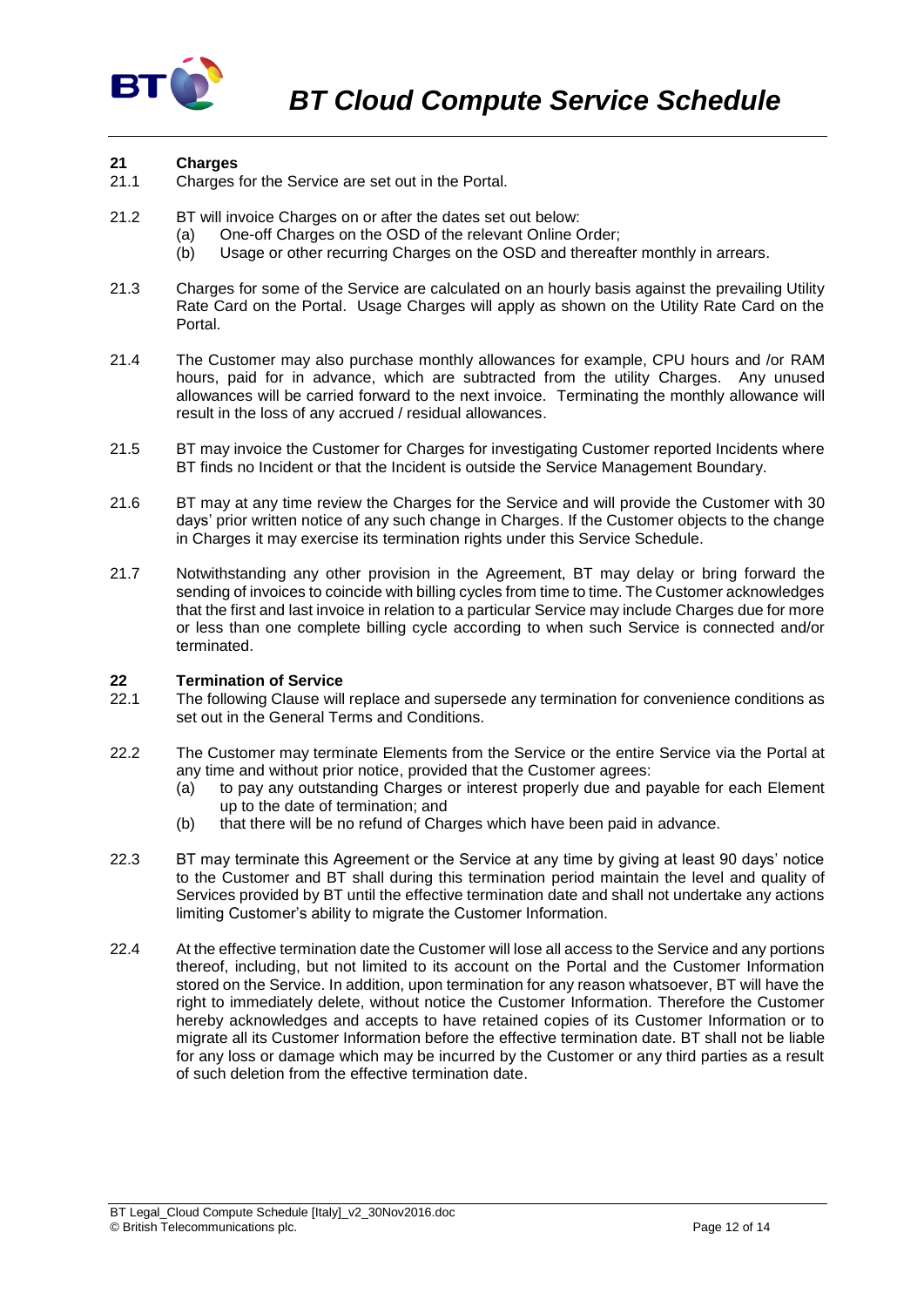

# **23 Suspension of Service**

- 23.1 BT may suspend Service(s) or terminate this Agreement immediately on notice to the Customer where the Customer is in material breach of this Agreement and if the breach is capable of remedy, fails to remedy the breach within a reasonable time of being requested by BT to do so.
- 23.2 Where a Service is suspended because the Customer is in material breach of this Agreement, the Customer must pay the Charges for that Service until this Agreement is terminated.

#### **24 Service Level**

- 24.1 BT aims to provide the Service within an availability target of 99.95%. For the avoidance of doubt the Portal is not included within this availability target.
- 24.2 If BT fails to meet the availability target of 99.95% then the Charges for the affected Service will be credited as follows:

| <b>Availability Target</b>                                                              | <b>Credit</b> |
|-----------------------------------------------------------------------------------------|---------------|
| For every reported instance Incident that BT is below target   1 day's recurring Charge |               |

- 24.3 The credit will be applied to the monthly Charge for the Service. The credit per reported instance that BT is below target will be capped at a maximum of one Month's Charges.
- 24.4 Service Credits are the Customer's sole right and remedy if BT does not meet the Service Level. Any failure by BT to meet the Service Level specified in this Clause 24 shall not be considered a material breach of the Agreement.
- 24.5 The parties acknowledge that each Service Credit is a genuine pre-estimate of the loss likely to be suffered by the Customer and not a penalty.
- 24.6 The Service Level is measured as the combined availability of the ordered Elements to deliver Service to the network (Internet or WAN) interface connected to the Service in the BT data centre. Individual or combined Element failures will not constitute an Incident for Service Level calculations unless the Element(s) failure causes a total loss of Service.
- 24.7 Availability of the Service will be measured as a proportion of time in a Month starting from the first day of the relevant Month. Where a failure occurs at the end of a Month then it will be carried forward to the next Month.
- 24.8 The Customer will report any Incident to BT. The measurement of Service unavailability starts when BT acknowledges the Customer's Incident report. On confirmation of an Incident BT will start the Incident Repair Service. The period of unavailability will end when BT informs the Customer that the Service is available, unless the Customer advises BT that the Service remains unavailable.

#### **24.9 Service Credit Claims**

- 24.9.1 The Customer must make claims for Service Credits via their Service Desk under this Clause 24 in writing, within one (1) Month of the end of the Month in respect of which the claim is being made, either:
- 24.9.2 BT will acknowledge the claim and send a response letter to the Customer. The Customer must notify BT in writing within one month from the date of BT's response if there is a dispute or query relating to the claim.
- 24.9.3 BT will calculate a credit payment in accordance with the provisions of this Clause 24 which will be paid on the Customers next applicable invoice. Such credit will be in full and final settlement of BT's liability for failure to provide or repair Service or for failure to meet the availability or performance targets.